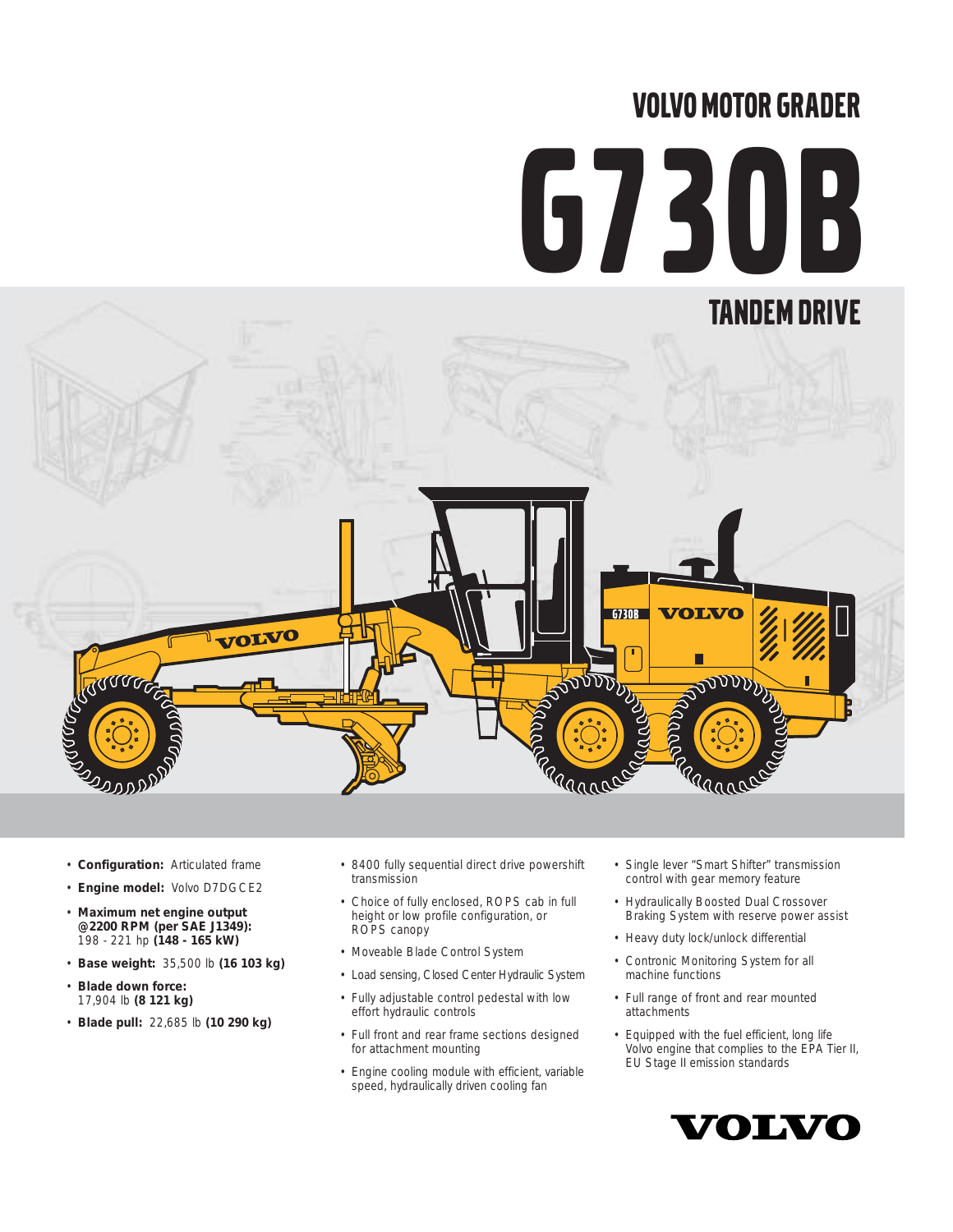

Weights shown include full cab with ROPS, all operating fluids and operator.

#### **Base**

| Total35,500 lb (16 103 kg)            |  |
|---------------------------------------|--|
| On front wheels. 10,295 lb (4 670 kg) |  |
| On rear wheels 25,205 lb (11 433 kg)  |  |

#### **Typically equipped operating weight:**

includes 17.5 x 25, 12 PR, L-2 tires on 14" **(356 mm)** rims and 14' x 29" x 1" **(4 267 x 737 x 25 mm)** moldboard and scarifier.

G730B . . . . . . . . . . . . . . . . . 38,653 lb **(17 533 kg)** Maximum combined capacity . 47,500 lb **(21 546 kg)** Maximum weight - front . . . 16,700 lb **(7 575 kg)** Maximum weight - rear. . . . 31,400 lb **(14 243 kg)**

Weight adjustments for various options are listed at the rear of the brochure.

Note that adding weight and attachments to the base grader may necessitate a tire upgrade since the maximum weight capacity of the tire may be exceeded.

#### **Productivity (Standard equipment)**

Blade pull at base weight (no wheel slip, 0.9 traction co-efficient). . . . . . . . . . . . . . 22,685 lb **(10 290 kg)** Blade down force

• cutting capability

(ISO 7134) . . . . . . . . . . . . . 17,904 lb **(8 121 kg)** Blade down force is the maximum downward force which may be applied at the cutting edge.

$$
\begin{array}{|c|c|}\n\hline\n\text{R} & \text{Engine} \\
\hline\n\end{array}
$$

#### **G730B**

| Make/ModelVolvo D7DGCE2                    |
|--------------------------------------------|
| Type 4 Cycle, Turbocharged, Aftercooled    |
|                                            |
| Bore & stroke 4.25" x 5.11" (108 x 130 mm) |
| Displacement 436 cu in (7,1 I)             |
| Maximum net engine output @ 2200 RPM       |
| (per SAE J1349)198-221 hp (148-165 kW)     |
| Rated gross brake horsepower @ 2200 RPM    |
| • Gears forward 1, 2 and                   |
| Reverse 1 206 hp (153 kW)                  |
| • Gears forward 3-8 and                    |
| Reverse 2-4. 228 hp (170 kW)               |
| Rated net brake horsepower @ 2200 RPM      |
| • Gears forward 1, 2 and                   |
| Reverse 1 198 hp (148 kW)                  |
| Torque @ 1100 RPM. 664 lb.ft (900 N.m)     |
|                                            |
| • Gears forward 3-8 and                    |
| Reverse 2-4 221 hp (165 kW)                |
| Torque @ 1400 RPM 774 lb.ft (1050 N.m)     |
|                                            |

Performance: Rated net brake horsepower SAE standard J1349/ISO 3046-2 conditions with water pump, lubricating oil pump, fuel system, air cleaner, muffler, alternator and cooling fan.

Engine complies to EPA Tier II, EU Stage II exhaust emission standard.

Engine cooling system designed with singular cooler installations, and utilizes a highly efficient, variable speed, hydraulically driven cooling fan.

#### **Engine performance curve**



**Engine data**

Engine equipped with a two stage, dual element, dry type air cleaner with exhaust aspirator and service indicator. 24 volt starting and electrical system with 80 amp **(1920 watt)** brushless alternator with internal voltage regulator. Two heavy duty 12 volt maintenance free batteries with 660 cold cranking amps (CCA) and 160 minutes reserve capacity per battery. 1300 CCA batteries available optionally. System includes battery disconnect.

#### **Engine data**<br>(continued) Tandems Robotically welded, tandem case with internal gusseting for maximum torsional strength. Field proven split ring/flanged sleeve tandem mounting and 1" **(25 mm)** thick inner wall

| applications.                                                             |  |
|---------------------------------------------------------------------------|--|
|                                                                           |  |
|                                                                           |  |
| Thickness $\cdot$ inner wall $\ldots \ldots \ldots \ldots 1.00$ " (25 mm) |  |
| • outer wall 0.75" (19 mm)                                                |  |
| Center distance 61.50" (1 562 mm)                                         |  |
| Drive chain pitch2.00" (51 mm)                                            |  |
|                                                                           |  |

resists flexing from side loading during severe



#### Service Brakes: Foot operated

Fade resistant, hydraulically actuated, wet multiple disc service brakes located at the 4 tandem drive wheels are self-adjusting, fully sealed and maintenance free. System features crossover dual braking circuits for uniform braking on both sides of the grader. Includes reserve power assist and operator warning system (visual and audible).

#### Parking Brake

Spring applied hydraulic release independent, disc type parking brake on transmission output shaft and effective on all 4 tandem drive wheels. Includes visual and audible operator warning system for parking brake on, transmission in gear condition. Transmission will not engage with park brake on.

Braking systems comply to SAE Recommended Practice J1473 OCT. 90, and J1152 APR. 80; ISO 3450-1993-01-28. Volvo uses asbestos free brake components.

# **Transmission**

Fully sequential, direct drive, powershift transmission. Engine cannot be started if transmission is in gear. Single lever "Smart Shifter" electronic transmission controller provides self-diagnostics. The flywheel mounted, multi-disc master clutch is oil cooled and lubricated for long life.

Ground speeds at 2200 RPM with standard tires:

| Forward | Reverse                                                                                                                     |
|---------|-----------------------------------------------------------------------------------------------------------------------------|
|         | Gearsmphkm/h                                                                                                                |
|         | $1$ 2.8 4,4                                                                                                                 |
|         |                                                                                                                             |
|         | 25.38,5                                                                                                                     |
|         |                                                                                                                             |
|         | 310.516,9                                                                                                                   |
|         |                                                                                                                             |
|         | 420.432,7                                                                                                                   |
|         |                                                                                                                             |
|         | Gearsmphkm/h<br>$1$ 2.8 4,4<br>23.96,2<br>$3$ 5.3 8,5<br>47.511.9<br>$5$ 10.516.9<br>$6$ 14.723,6<br>720.432,7<br>828.545,7 |

Transmission guard is standard equipment and is hinged for easy access.

Perma Lube U joints on the input/output drive shafts.

#### **Differential / Final drive** MIN

Make/Model . . . . . . . . . . . . . . . . . . Volvo SR40

Single reduction final drive with an operator controlled lock/unlock differential. Rear axles are induction hardened, supported on double row spherical roller bearings.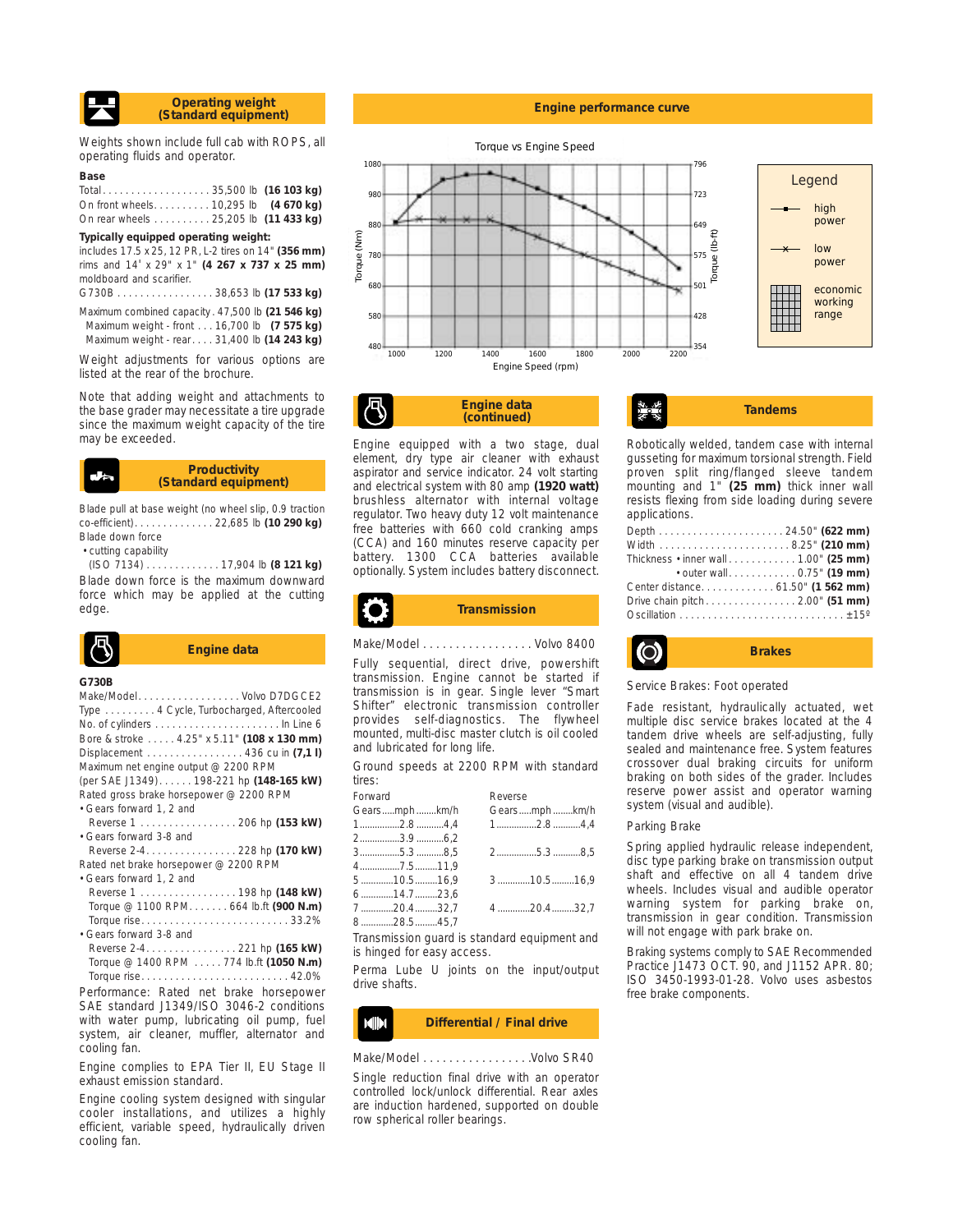

#### **K** Wheels & tires **Standard equipment)** Steering **Wheels & tires** ♦

Tire size . . . . . . . . . . . . . . . . . . . . . . 14.00 x 24, G-2 Ply rating (PR) . . . . . . . . . . . . . . . . . . . . . . . . . . . . 12 Rim size . . . . . . . . . 10.0" **(254 mm)** One piece rim Bolt-on rims are interchangeable between front and rear. Multiple piece rims available.



Type: Robotically welded steel truss, gusseted for torsional strength, oscillates on a single 3.15" **(80 mm)** diameter center pivot pin.

Wheel lean. . . . . . . . . . . . . . . . . . . . . . . . . 18º R & L Oscillation . . . . . . . . . . . . . . . . . . . 16º up and down Ground clearance. . . . . . . . . . . . . . 24.0" **(610 mm)** Twin 3" **(76 mm)** diameter wheel lean cylinders with lock valve are standard equipment.

Hydrostatic power steering of front wheels incorporating two steering cylinders. Meets SAE J1511 OCT. 90 with optional secondary steering.

Minimum turning radius using articulation, front axle steering, wheel lean and unlocked differential . . . . . . . 25'6" **(7 772 mm)** Steering arc . . . . . . . . . . . . . . . . . . . . . . . . . . . . . 72º Frame articulation angle . . . . . . . . . . . . . . . . . . . 22º Articulation lock standard.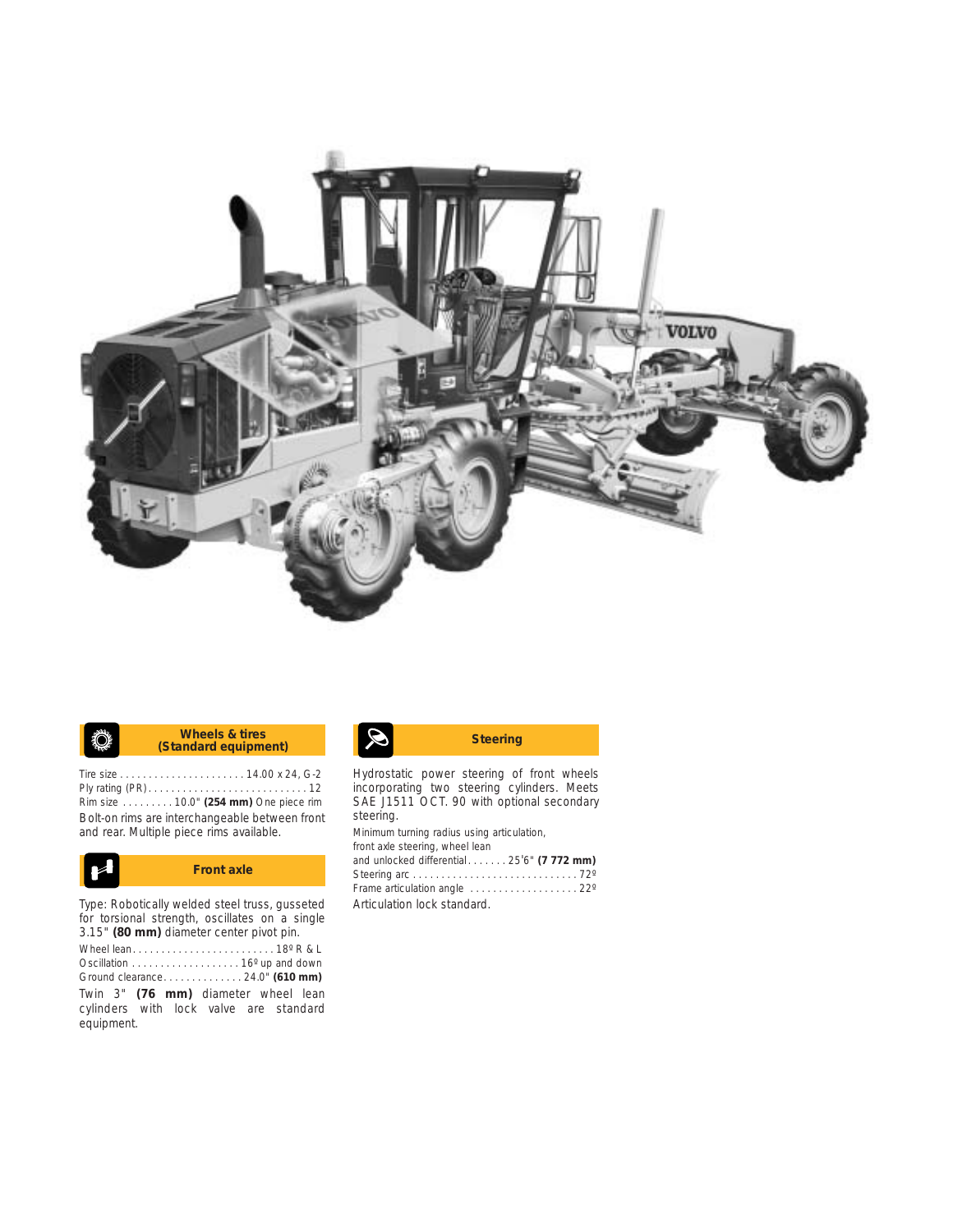$$
\begin{array}{|c|c|}\n\hline\n\end{array}
$$
 **Frame**

Full front and rear frame sections.

Front: Robotically welded box section. Dual sloped front frame provides excellent forward visibility.

Minimum dimensions of

box section. . . . . . . 10.5" x 14.0" **(267 x 356 mm)** Plate thickness • top & bottom . . . . 1.25" **(32 mm)** • sides. . . . . . . . . . . . 1.0" **(25 mm)** Vertical section modulus

at arch . . . . . . . . . . . . . . . . . 163 cu in **(2 676 cm3 )** minimum . . . . . . . . . . . . . 137.7 cu in **(2 256 cm3 )** maximum. . . . . . . . . . . . . . . 283.9 cu in **(4 652 cm3 )** Linear weight - minimum-maximum . . . . . . . . . . . .

148.7 - 244.2 lb/ft **(221.3 - 363.4 kg/m)** Rear: Full perimeter rear frame permits modular powertrain mounting for ease of service and is ideal for attachment mounting. Optional first user lifetime warranty on frame and articulation joint.

#### Minimum dimensions of

rear frame . . . . . . . . . 4.0" x 11.0" **(102 x 279 mm)** Plate thickness . . . . . . . . . . . . . . . . . . 1.0" **(25 mm)**



Twin 4.5" **(114 mm)** hydraulic cylinders articulate the frame 22º right and left. Anti-drift lock valve ensures stable operation.



Hardened teeth, cut on the outside of the circle for maximum leverage and minimum wear.

Circle to drawbar support is provided at 9 points. Three upper circle wear plates, three adjustable clamp plates and three adjustable guide shoes combine to ensure optimum circle support and load distribution. DURAMIDE™ wear plates and bearings at the clamp and guide shoes prevent metal-to-metal contact and provide maximum service life.

DURAMIDE™ is a synthetic bearing material that provides long service life and reduces circle system maintenance requirements.

| Diameter 66.25" (1 683 mm) |  |
|----------------------------|--|
|                            |  |
|                            |  |
|                            |  |
|                            |  |

The Volvo dual cylinder Circle Drive System uses direct acting hydraulic power for exceptional turning and holding capability under full load. The Circle Drive System uses hardened drive pinions and is protected against impact damage by an overload relief valve as standard equipment. Hydraulic drive cylinders . . . . . . . . . . . . . . . . . . . . . 2



Fully welded box section. Narrow "T" design permits optimum visibility to the work area. Drawbar ball stud provides an adjustment to compensate for different tire sizes. Blade lift cylinder anchors are straddle mounted on drawbar to provide maximum strength and support.

#### Dimensions of

box section . . . . . . . . . 6.5" x 6.5" **(165 x 165 mm)** Plate thickness . . . . . . . 1.0" & 0.75" **(25 & 19 mm)**



Standard moldboard with

replaceable end bits . . . . . . . . . . . . 12' x 25" x 7/8" **(3 658 x 635 x 22 mm)** Blade material . . . . . . . SAE 1050 high carbon steel Edge through hardened. . . . . . 6" x 5/8" boron steel **(152 x 16 mm)** Bolt spacing. . . . . . . . . . . . . . . . . . . . . 6" **(152 mm)** • bolt size . . . . . . . . . . . . . . . . . . . . . . 5/8" **(16 mm)** Slide rails supported by DURAMIDE™ bearings.

#### **Blade range: Moveable Blade Control System**

**(Dimensions shown with standard moldboard)**

|                                                 | LFFT | <b>RIGHT</b> |
|-------------------------------------------------|------|--------------|
| Reach outside tires - articulated               |      |              |
| frame120.0" (3 048 mm)119.5" (3 035 mm)         |      |              |
| Reach outside tires - straight                  |      |              |
| frame79.5" (2 019 mm)79.0" (2 007 mm)           |      |              |
| Blade slide 26.5" (673 mm) 26.5" (673 mm)       |      |              |
| Circle side                                     |      |              |
| shift30.5" (775 mm) 29.5" (749 mm)              |      |              |
| Maximum bank                                    |      |              |
|                                                 |      |              |
| Blade ground clearance17.5" (445 mm)            |      |              |
| Blade cutting depth 32.0" (813 mm)              |      |              |
|                                                 |      |              |
| Superior blade mobility permits steep ditch     |      |              |
| cutting angles and bank sloping outside overall |      |              |
| machine width.                                  |      |              |

# **Circle drive Cab & controls**

All controls are located in a 90° arc forward and to the right of the operator. Enclosed cab has a fully adjustable, cloth covered suspension seat as standard and comes with a 3" **(76 mm)** seat belt. Located forward of the operator are the engine oil pressure, coolant temperature and fuel level gauges, transmission gear indicator and a multi-function Contronic monitoring display. Located in the fully adjustable steering pedestal are the following switches: differential lock/unlock, hazard lights, independent moldboard floats (optional) and combination turn signal, horn and high beam headlight. Heater and wiper/washer controls (if equipped), lighting and accessory switches are grouped in the operator's right hand console. This console also contains the ignition key and access to the circuit breaker and fuse panel. An accelerator/decelerator foot pedal and slider type hand throttle are standard equipment. Outside mounted rear view mirrors (L&R) and a convex interior mirror are standard. Interior operator noise levels average 75 dB(A) per ISO 6394 (enclosed cab).

#### **Cab options**

- High capacity heater/air conditioner c/w adjustable vents, temperature control and variable speed fan
- Lower opening front windows
- Rear windshield wipers and washers
- Lower front window wipers and washers
- Modular, 24 volt radio and cassette player
- Operator Convenience Package included with air conditioner option (lunch box, steel vacuum bottle, cup holder and ashtray)
- 24 volt to 12 volt converter for electrical accessories or two way radio installations 25 or 60 amp available
- Bubble type slope meter
- Transmission and hydraulic filter restriction warning
- Low hydraulic oil and hydraulic oil temperature indicator
- Speedometer/odometer

#### **Full height cab with ROPS**

### **Inside dimensions** Height . . . . . . . . . . . . . . . . . . . . . 74.0" **(1 880 mm)**

Width @ controls . . . . . . . . . . . . 56.0" **(1 422 mm)** Depth @ controls . . . . . . . . . . . . 55.5" **(1 410 mm)** An optional Low Profile Cab is available with an inside height of 62" **(1 575 mm)**. All Volvo Grader cabs and canopies are designed to meet or exceed SAE J1040 APR. 88, ISO 3471/1-1986(E), and 86/295/EEC ROPS requirements. The seatbelt is 3" **(76 mm)** wide and meets SAE J386 JUNE 93; ISO 6683- 1981(E).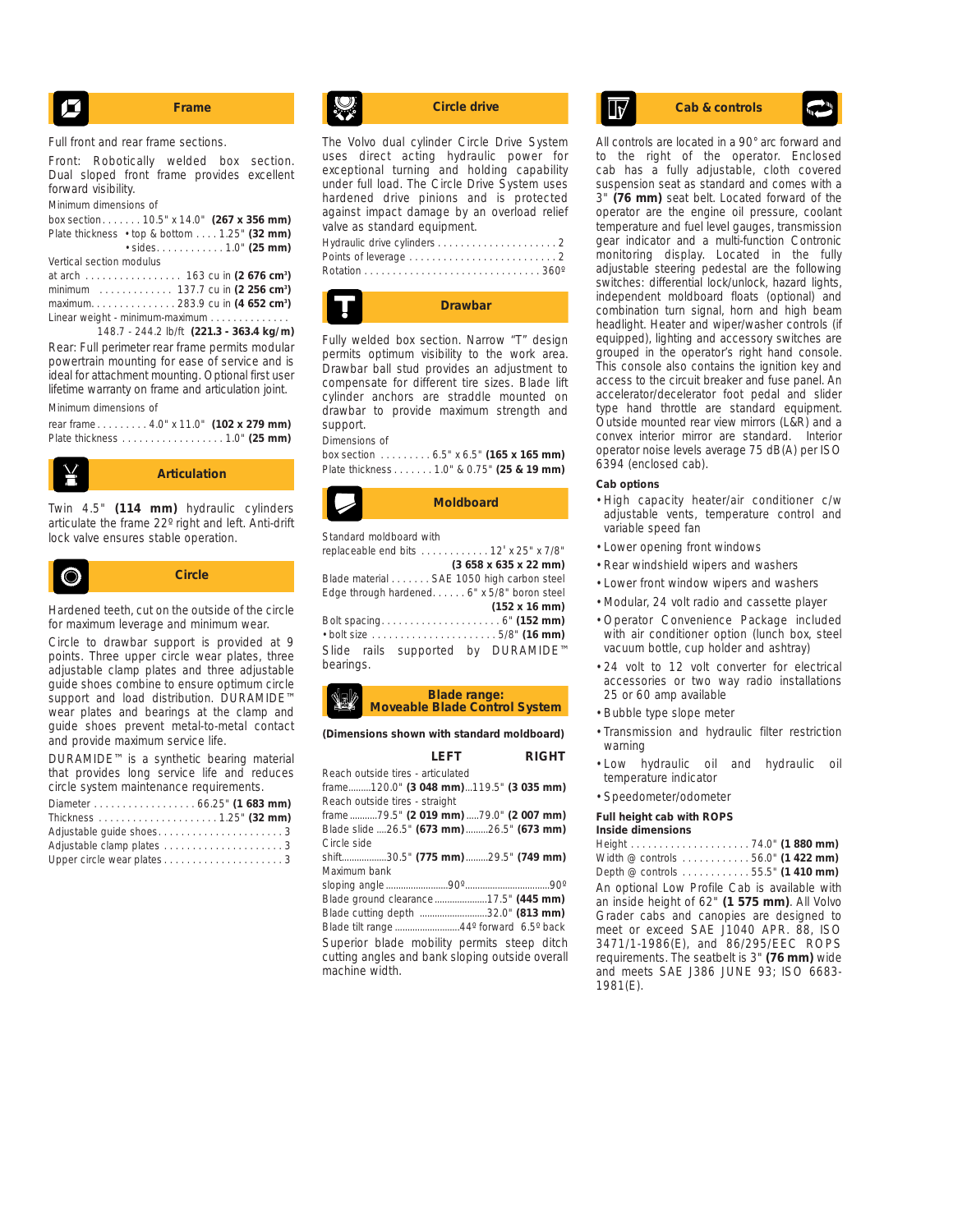## Ы

Closed Center Hydraulic System senses load requirements and maintains system pressure 350 psi **(24 Bar)** above the load pressure.

System features industry standard control arrangement complete with low effort, feathering type, short throw levers located on a fully adjustable steering pedestal.

System incorporates lock valves to prevent cylinder drift under load in the following circuits: blade lift, moldboard tilt, circle shift, wheel lean, circle turn and articulation.

Hydraulic system features include axial piston pump, pressure and flow compensated, variable displacement with high output for smooth multi-functioning.

The pump drive shaft is equipped with Perma Lube U joints.

Maximum pressure . . . . . . . . . 2,700 psi **(186 Bar)** Output 2200 RPM. . . . 0-75 U.S. gpm **(0-284 lpm)** Filtration . . . . . . . . . . . . . . . . 10 micron spin-on type

# Load sensing hydraulics **Capacities**

|                                                    | U.S.Gal. Litres |  |
|----------------------------------------------------|-----------------|--|
|                                                    |                 |  |
| Transmission 10.0  38.0                            |                 |  |
|                                                    |                 |  |
| Tandems (each) 26.4 100.0                          |                 |  |
| Hydraulic oil tank 35.4 134.0                      |                 |  |
| Coolant antifreeze protection to                   |                 |  |
| $-58^{\circ}$ F ( $-50^{\circ}$ C) approx 7.4 28.0 |                 |  |
| Engine oil 8.45 32.0                               |                 |  |
|                                                    |                 |  |



**(Optional unless otherwise stated as standard equipment)**

#### **Snow**

| Hydraulic Wing                              |  |
|---------------------------------------------|--|
| • high bench4,800 lb (2 177 kg)             |  |
| $\cdot$ low bench 4,000 lb (1814 kg)        |  |
| One Way Snow Plow 2,350 lb (1 065 kg)       |  |
| "V" Snow Plow                               |  |
|                                             |  |
| $\cdot$ 10' (3 042 mm)  2,650 lb (1 202 kg) |  |
|                                             |  |

#### **Earth**

Dozer Blade • 8' **(2 438 mm)** . . . . . . . . . . . 2,620 lb **(1 188 kg)** • 9' **(2 743 mm)** . . . . . . . . . . . 2,870 lb **(1 302 kg)** Front Mounted Scarifier. . . . . . 1,780 lb **(807 kg)** Mid-mount Scarifier . . . . . . . . . 1,725 lb **(782 kg)** Push Block. . . . . . . . . . . . . . . . 1,125 lb **(510 kg)** Ripper/Scarifier, rear . . . . . . . . 2,880 lb **(1 306 kg)**

#### **Dimensions with standard equipment** All dimensions are approximate